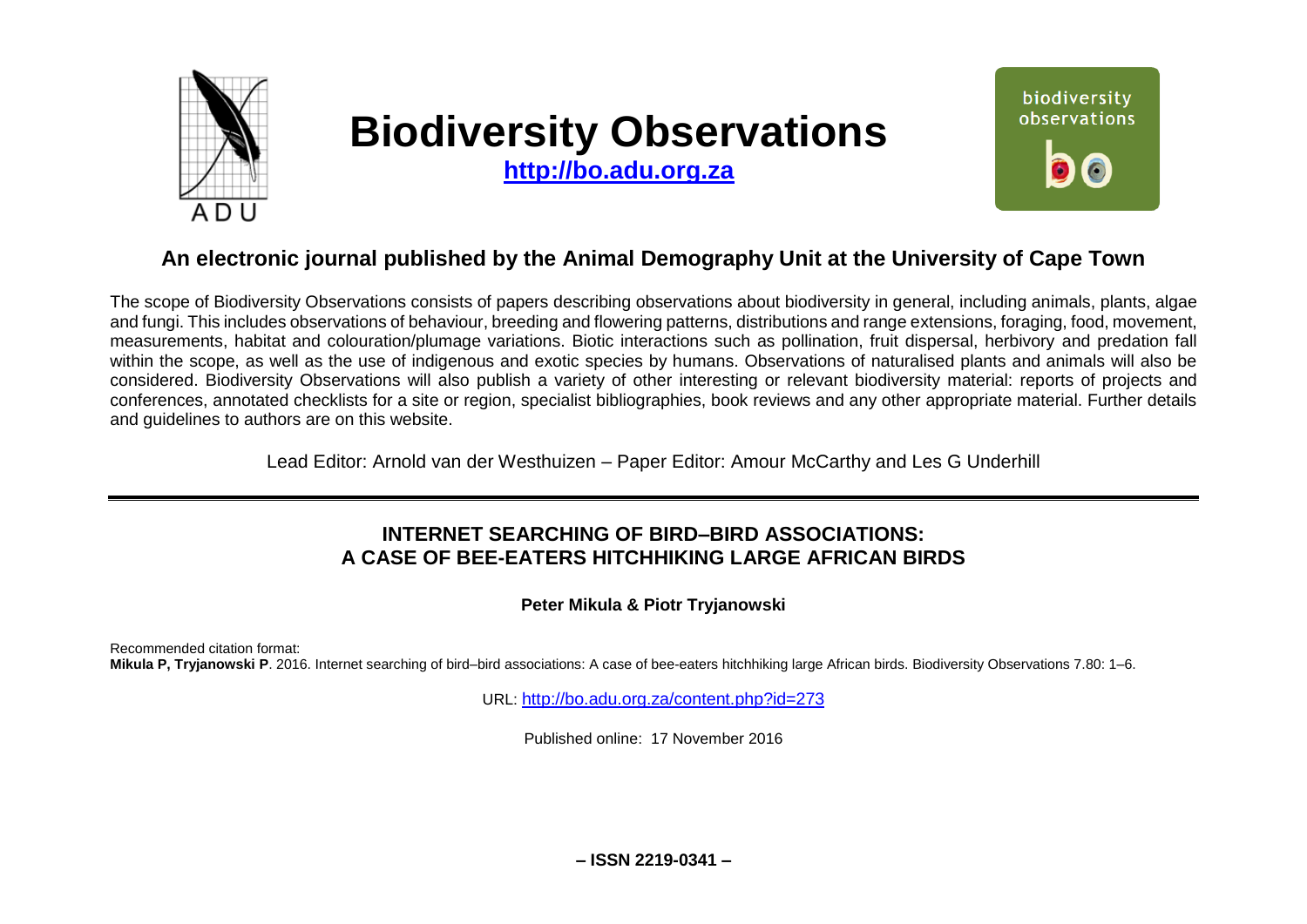## **BEHAVIOUR**

## **INTERNET SEARCHING OF BIRD–BIRD ASSOCIATIONS: A CASE OF BEE-EATERS HITCHHIKING LARGE AFRICAN BIRDS**

*Peter Mikula1\*& Piotr Tryjanowski<sup>2</sup>*

<sup>1</sup>Department of Zoology, Faculty of Science, Charles University in Prague, Viničná 7, 128 43 Praha 2, Czech Republic 2 Institute of Zoology, Poznań University of Life Sciences, Wojska Polskiego 71 C, 60-625 Poznań, Poland

\*Corresponding author email: petomikula158@gmail.com

Worldwide, numerous commensalistic–mutualistic interactions involving birds hitchhiking large mammals have been reported (Dean & MacDonald 1981, Sazima et al. 2012, Ndlovu & Combrink 2015). Most such cases are from the African continent, where a diverse megafauna (Shorrocks & Bates 2015, Ripple et al. 2016) and bird communities are still present (Hawkins et al. 2007).

Although the African continent still harbours many large-bodied bird species, thus potentially offering an opportunity for similar interactions between birds, only little attention has been paid to bird–bird sitting associations. In most cases, bird–bird sitting associations have included two sister bee-eater species, Northern Carmine Bee-eater *Merops nubicus* and Southern Carmine Bee-eater *M*. *nubicoides* sitting on two bustards, Kori Bustard *Ardeotis kori* and Arabian Bustard *A*. *arabs* (North 1944, Jackson 1945, Dean & MacDonald 1981). However, natural ecosystems are presently rapidly changing with a negative impacts on population trends of both the bee-eater and bustard species involved in these associations (BirdLife International 2016) with unknown consequences for the patterns of their relationship.



*Figure 1. Example of sitting association between bee-eaters and bustards: Northern Carmine Bee-eater* Merops nubicus *using Kori Bustard* Ardeotis kori *as a perch (photo credit: Ken Havard)*

The aim of this note is to report the results of a study of the spatial and taxonomic distribution of sitting associations between bee-eaters and other African birds collected from recently published photos available on public internet sources.

Data on bird–bird sitting associations were collected by internet search for photos on Google images. Internet-based search is one of modern tools to rapidly collect a large amount of recently published data from distant geographical regions and also on quite rare natural phenomena (e.g. Mikula 2015, Mikula et al. 2016). Our search phrase contained the expression "bee-eater" and English name of the host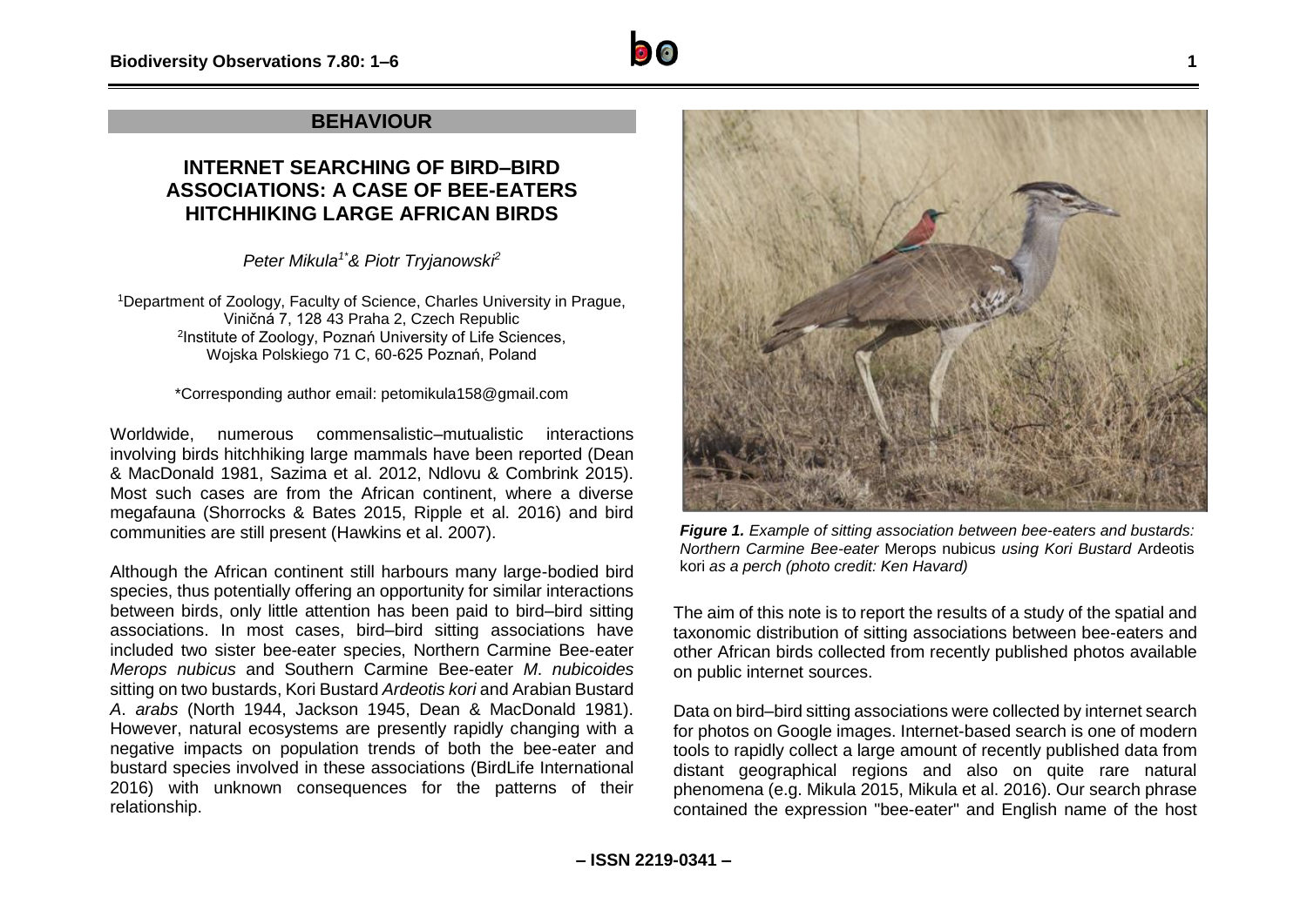

bird species for which we expected a sitting association with beeeaters based mainly on published reports (North 1944, Jackson 1945, Boswall 1970, Dean & MacDonald 1981, Fry & Fry 2010). Only interactions where birds were sitting directly on the bodies of host birds were included; cases where birds were feeding or flying around them were discarded. Moreover, several photos were parts of photo series, quite often containing more shots of the same interaction. In such cases, we chose the photo with the highest number of interacting birds. To avoid pseudoreplication, we were particularly careful not to include more than one photo from each photo series into our dataset. Finally, photos suspected to be photomontages were ignored.

Altogether, we found 44 cases of sitting interactions between beeeaters and larger-bodied birds. These are listed in Appendix 1. For all recorded cases we were able to identify birds to species level, however, for nine cases (21%) location at least to country level could not be achieved. We identified Northern Carmine Bee-eater (28 cases; 64% of all records) and Southern Carmine Bee-eater (16 cases; 36%) as the only species sitting on other African birds. As the host we recorded almost exclusively two species of bustards, Kori Bustard (35) cases; 80%) and Arabian Bustard (eight cases; 18%) (Figures 1 and 2); in one case, a White Stork *Ciconia ciconia* was recognized as a host for Southern Carmine Bee-eater. All records for Northern and Southern Carmine Bee-eater with known geographical position came from Ethiopia (21 cases, 60% of all cases with identified locality) or Botswana (14 cases, 40%). Most observations of the association between Northern Carmine Bee-eater and Kori and Arabian Bustards were from Awash National Park (10 cases, 63% of all records for this bee-eater with locality determined to this level) and Aledeghi National Park (three cases, 20%). These two national parks are in Ethiopia. For Southern Carmine Bee-eater and Kori Bustard and White Stork, it was Chobe National Park (13 cases, 100%), in Botswana. In six cases (21% out of all species-specific records) two Northern Carmine Beeeaters were sitting together on bustards, in Southern Carmine Bee-

eater we found this in five cases (31%); these birds may have been pairs hunting together.

Beside bustards, Northern Carmine Bee-eaters have previously been found sitting on other birds including Ostrich *Struthio camelus*, Secretarybird *Sagittarius serpentarius*, Abdim's Stork *Ciconia abdimii*, Black Crowned Crane *Balearica pavonina*, herons and ibises (North 1944, Boswall 1970, Fry & Fry 2010). In contrast, little is known about associations between Southern Carmine Bee-eaters and larger birds.



*Figure 2. Example of sitting association between bee-eaters and bustards: two individuals of Northern Carmine Bee-eater sitting on back of Arabian Bustard* A. arabs *(photo credit: Johan Stenlund).*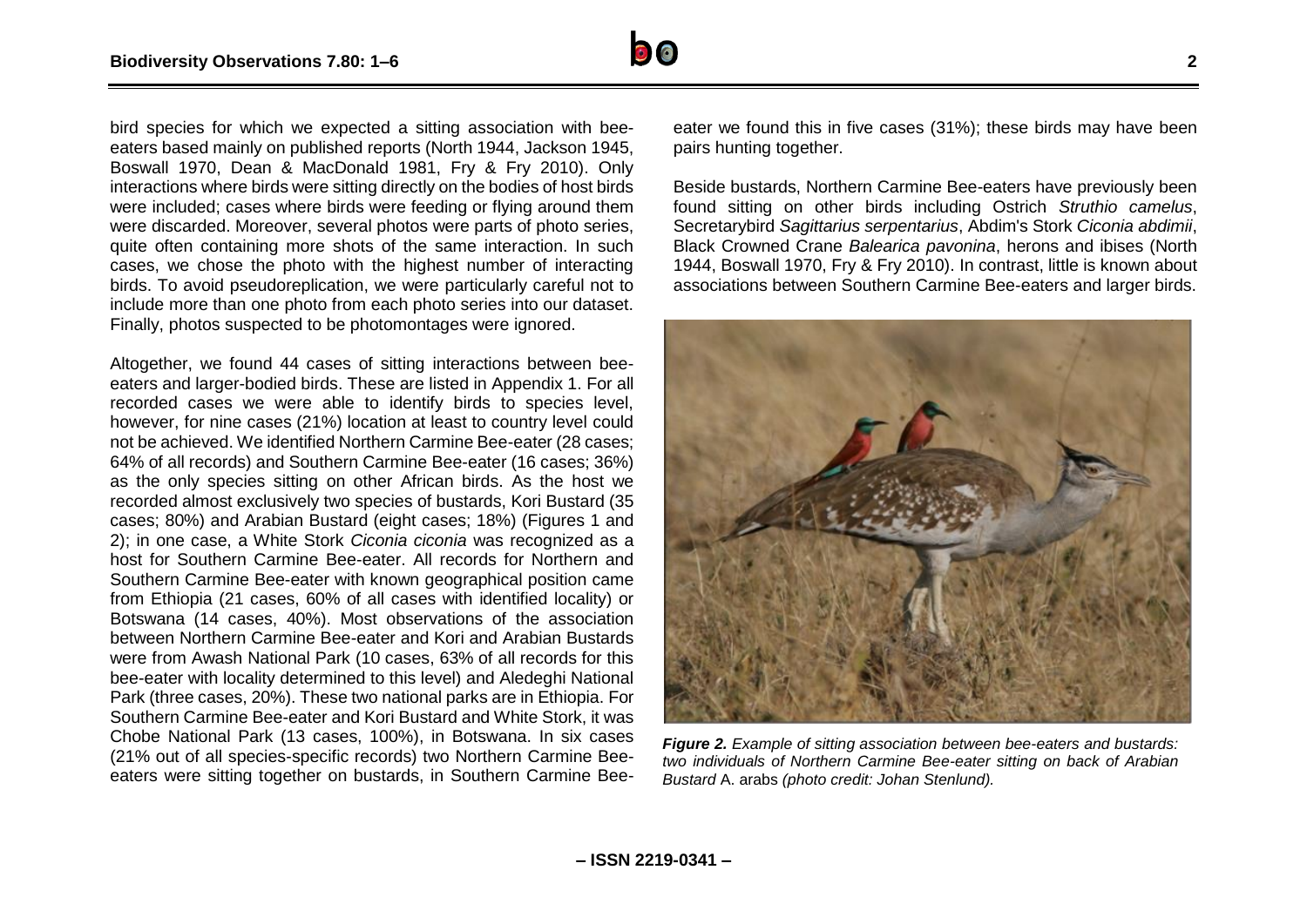

For instance, Viljoen & Viljoen (1987) observed Southern Carmine Bee-eaters feeding on insects flushed by several large bird species; however, the bee-eaters strongly preferred to perch on Kori Bustards with no attempt to sit on other large bird species. Our results support a strong preference of Southern Carmine Bee-eaters for Kori Bustards, however, we found that occasionally this bee-eater may also use other large birds such as White Storks as a perch. Altogether, both bee-eater species appear to be very conservative when choosing birds as perches and exhibit a strong association with Kori and Arabian Bustards. Overall, it seems possible that perching association between bee-eaters and bustards has evolved only once in the ancestor of both closely related bee-eaters. This could also explain why this phenomenon occurs in two spatially separated locations.

Interestingly, while there are numerous reports of both commensal and mutualistic characteristics between birds and several mammal species (Dean & MacDonald 1981, Sazima et al. 2012), it seems that bird–bird sitting interactions are exclusively commensal where beeeaters use the other birds only as perches from which they dive on flushed insects (Jackson 1945, Dean & MacDonald 1981). Beside birds, bee-eaters were recorded feeding on insects flushed by largebodied mammals, man and motor vehicles (Jackson 1945, Boswall 1970, Dean & MacDonald 1981). In general, associations of smaller birds with large animals are presumably advantageous to the bird. From knowledge obtained from bird–mammal associations we can assume that birds associated with larger-bodied birds improve their foraging efficiency when compared with non-associated birds (Dean & MacDonald 1981). The birds might also be protected against predators by perching on large mammals (Koenig 1997) or the behaviour may be advantageous (e.g. to reduce energy expendit perches, such as bushes, trees and power lines. All bird "perches" are also cursorial and walk many kilometres per day (Senyatso et al. 2013) thus sitting birds can use them to save energy, but still be on the move. When searching for appropriate photos we did not find any evidence that bee-eaters were looking for food, e.g. ectoparasites, on the bodies

of the host birds. We raises this question: do bustards receive any potential benefit from bee-eaters? For instance, the bee-eaters might help them with predator detection. This hypothesis needs to further study.

We found that associations between bee-eaters and large-bodied birds gleaned from the internet were almost exclusively represented by Northern and Southern Carmine Bee-eaters and Kori and Arabian Bustards, respectively. Especially for Northern Carmine Bee-eater we were unable to find an association with any other bird species other than the two bustards. Moreover, while Northern Carmine Bee-eater had previously been observed to perch on large birds mainly in Kenya, Ethiopia, Sudan and Somalia (Moreau 1943, North 1944, Jackson 1945, Boswall 1970), all the photos analysed came from Ethiopia. The similar behaviour of the Southern Carmine Bee-eater has, according to our best knowledge, previously been recorded only in Botswana (Viljoen & Viljoen 1987, Hancock & Weiersbye 2015) what is in good agreement with our data. Absence of some previously recorded associations could be linked to birdwatchers having paid attention particularly to "charismatic" species; moreover observations are probably biased toward well-visited areas known for the presence of such interactions, leading to an underestimation of such associations from poorly visited areas. It is possible that several associations between birds might become rarer or even be lost with time, because populations of the birds involved in bird–bird sitting associations are presently declining. Nowadays, when natural ecosystems are rapidly changing due to human activity, with negative impact on many wildlife species of birds, it is important to understand the spatial distribution as well as the strength of associations between particular bird species.

### **Acknowledgements**

We are very thankful to Jacek Betleja for his comments on bustards behaviour and Martin Hromada for critical review of the manuscript.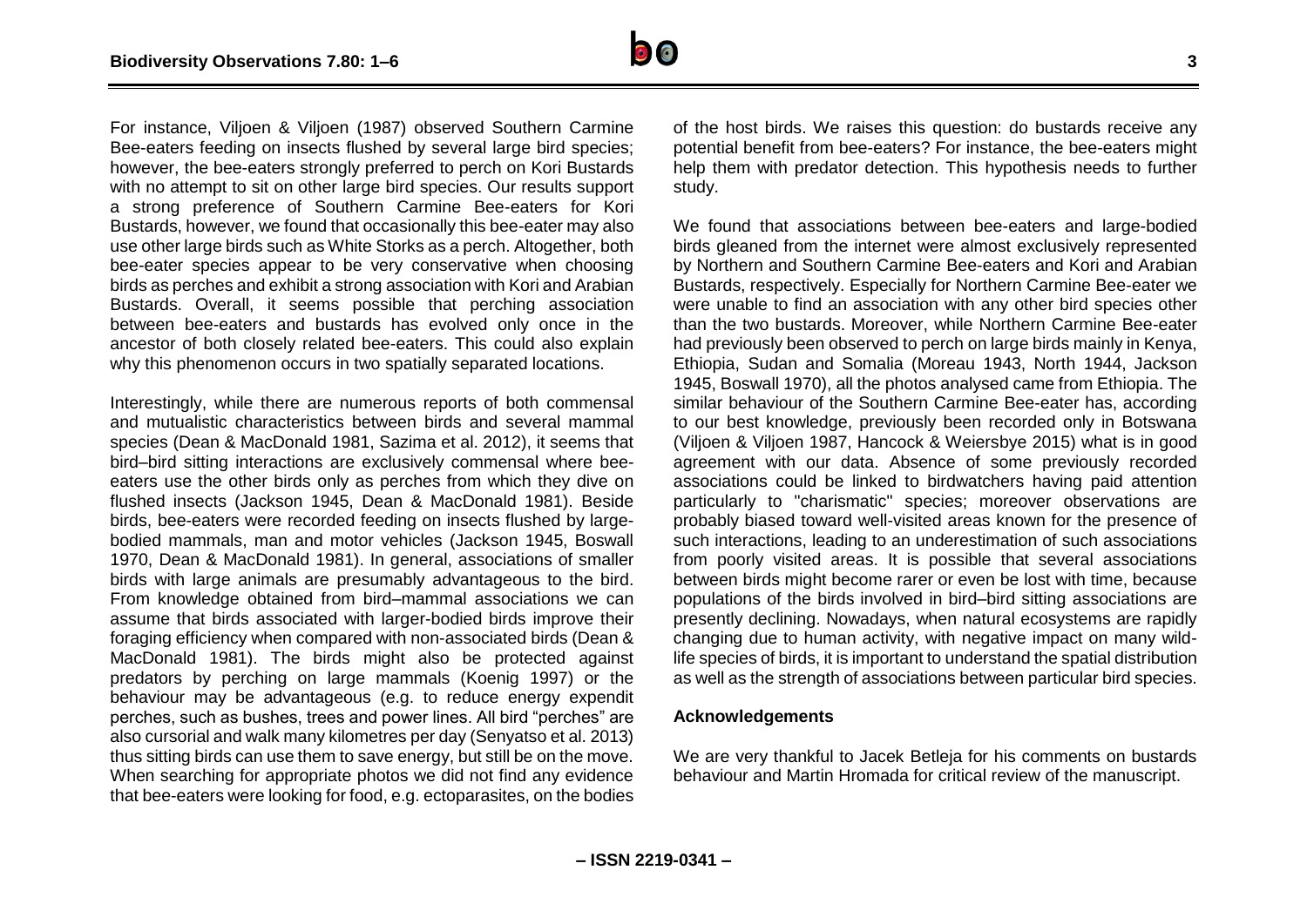

### **References**

**BirdLife International** 2016. IUCN Red List for birds. Downloaded from http://www.birdlife.org on 28/07/2016.

**Boswall J** 1970. The association of the Northern Carmine Bee-eater *Merops n*. *nubicus* with mammals, birds and motor vehicles in Ethiopia. Bulletin of the British Ornithologists' Club 90: 92–96.

**Dean WRJ, MacDonald IAW** 1981. A review of African birds feeding in association with mammals. Ostrich 52: 135–155.

**Fry CH, Fry K** 2010. Kingfishers, bee-eaters and rollers. A&C Black, London.

**Hancock P, Weiersbye I** 2015. Birds of Botswana. Princeton University Press, Princeton.

**Hawkins BA, Diniz**‐**Filho JAF, Jaramillo CA, Soeller SA** 2007. Climate, niche conservatism, and the global bird diversity gradient. American Naturalist 170: S16-S27.

**Jackson THE** 1945. Some *Merops*–*Ardeotis* perching associations in northern Kenya. Ibis 87: 284–286.

**Koenig WD** 1997. Host preferences and behaviour of oxpeckers: coexistence of similar species in a fragmented landscape. Evolutionary Ecology 11: 91–104.

**Mikula P** 2015. Fish and amphibians as bat predators. European Journal of Ecology 1: 71–80.

**Mikula P, Morelli F, Lučan RK, Jones DN, Tryjanowski P** 2016. Bats as prey of diurnal birds: a global perspective. Mammal Review 46: 160–174.

**Moreau RE** 1943. Dr. J.G. Myers on migrants and on bird–insect nesting associations in the Sudan. Ibis 85: 97–101.

**Ndlovu M, Combrink L** 2015. Feeding preferences of oxpeckers in Kruger National Park, South Africa. Koedoe 57: 6 pages. Available online at

<http://www.koedoe.co.za/index.php/koedoe/article/view/1316/1840>

**North MEW** 1944. The use of animate perches by the Carmine Bee‐ eater and other African species. Ibis 86: 171–176.

**Ripple WJ, Chapron G, López-Bao JV, Durant SM, Macdonald DW, Lindsey PA, Bennett EL, Beschta RL, Bruskotter JT, Campos-Arceiz A, Corlett RT, Darimont CT, Dickman AJ, Dirzo R, Dublin HT, Estes JA, Everatt KT, Galetti M, Goswami VR, Hayward MW, Hedges S, Hoffmann M, Hunter LTB, Kerley GIH, Letnic M, Levi T, Maisels F, Morrison JC, Nelson MP, Newsome TM, Painter L, Pringle RM, Sandom CJ, Terborgh J, Treves A, Van Valkenburgh B, Vucetich JA, Wirsing AJ, Wallach AD, Wolf C, Woodroffe R, Young H, Zhang L** 2016. Saving the world's terrestrial megafauna. BioScience. doi 10.1093/biosci/biw092

**Sazima C, Jordano P, Guimarães Jr PR, Dos Reis SF, Sazima I** 2012. Cleaning associations between birds and herbivorous mammals in Brazil: structure and complexity. Auk 129: 36–43.

**Senyatso KJ, Collar NJ, Dolman PM** 2013. Assessing range‐wide conservation status change in an unmonitored widespread African bird species. Diversity and Distributions 19: 106–119.

**Shorrocks B, Bates W** 2015. The biology of African savannahs. Oxford University Press, Oxford.

**Viljoen PC, Viljoen SB** 1987. Notes on the foraging association between Carmine Bee-eaters and Kori Bustards in the Chobe National Park, Botswana. Ostrich 58: 187–188.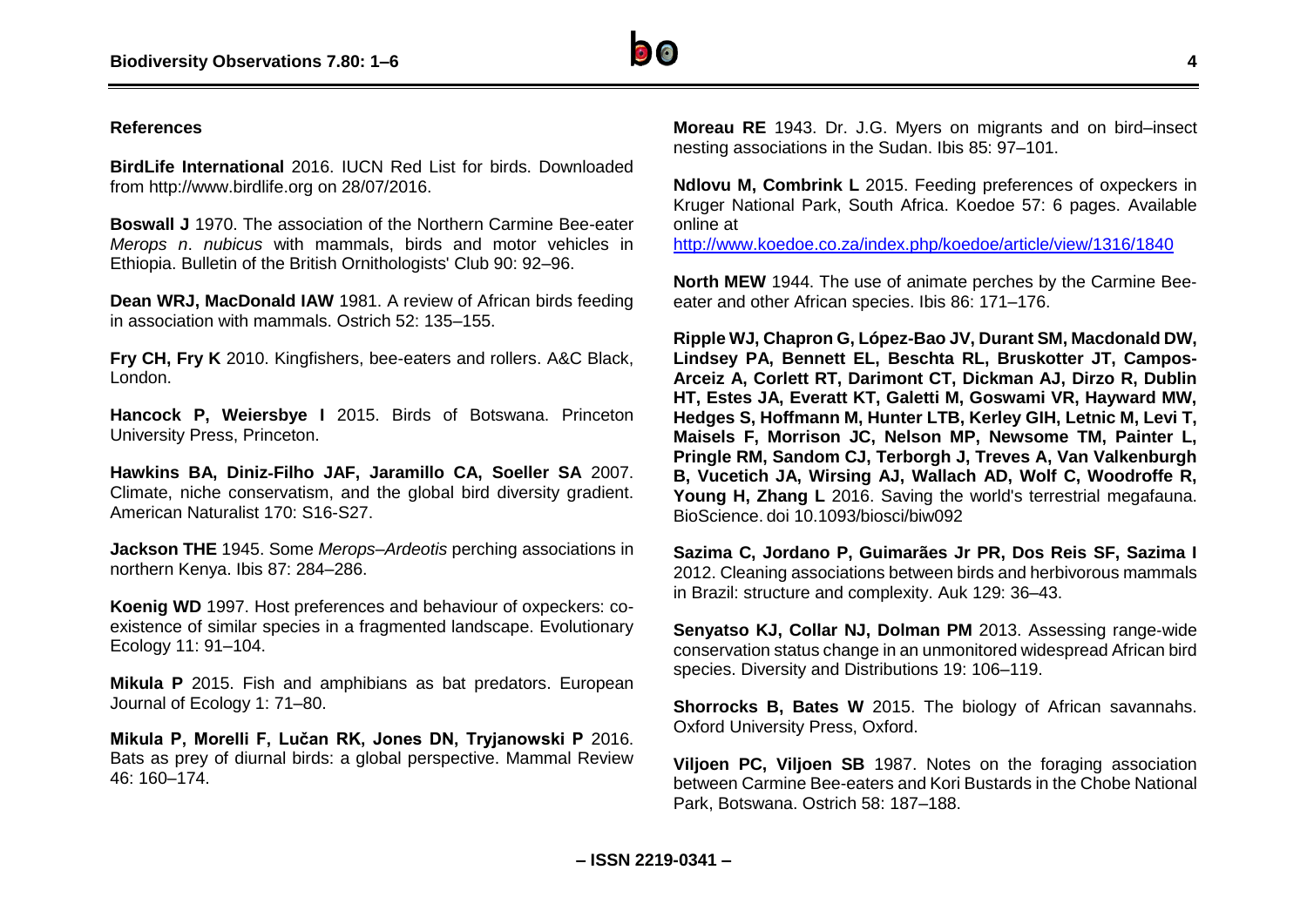

**Appendix 1:** List of internet source links to photos used for analyses with locality and species involved in bird–bird interactions.

|                  | <b>Country</b>  | Locality                   | <b>Visitor species</b> | <b>Host bird</b> | <b>Source links</b>                                     |
|------------------|-----------------|----------------------------|------------------------|------------------|---------------------------------------------------------|
| $\mathbf 1$ .    | Botswana        | <b>Chobe National Park</b> | Merops nubicoides      | Ardeotis kori    | Kori Bustard with hitch-hiking Carmine Bee-eaters       |
| $\overline{2}$ . | Botswana        | <b>Chobe National Park</b> | Merops nubicoides      | Ardeotis kori    | Bee-eaters riding on Kori Bustards                      |
| 3.               | <b>Botswana</b> | <b>NA</b>                  | Merops nubicoides      | Ardeotis kori    | Kori bustard with Carmine Bee-eaters riding on its back |
| 4.               | <b>Botswana</b> | Savute, Chobe              | Merops nubicoides      | Ardeotis kori    | Kori Bustard with hitch-hiking Carmine Bee-eaters       |
| 5.               | Botswana        | Savute, Chobe              | Merops nubicoides      | Ardeotis kori    | Carmine Bee-eater rides on back of Kori Bustard         |
| 6.               | <b>Botswana</b> | Savute, Chobe              | Merops nubicoides      | Ardeotis kori    | Carmine Bee-eater perched on a Kori Bustard's back      |
| $\overline{7}$ . | Botswana        | Savute, Chobe              | Merops nubicoides      | Ardeotis kori    | Kori bustard with Carmine bee-eater on back             |
| 8.               | Botswana        | Savute, Chobe              | Merops nubicoides      | Ardeotis kori    | Kori Bustard with two carmine bee-eaters                |
| 9.               | Botswana        | Savute, Chobe              | Merops nubicoides      | Ardeotis kori    | Southern Carmine Bee-eater on Kori Bustard              |
| 10               | <b>Botswana</b> | Savute, Chobe              | Merops nubicoides      | Ardeotis kori    | <b>Kori Bustard and Carmine Bee-eaters</b>              |
| 11               | Botswana        | Savute, Chobe              | Merops nubicoides      | Ardeotis kori    | Kori Bustard with hitch-hiking Carmine Bee-eaters       |
| 12.              | Botswana        | Savute, Chobe              | Merops nubicoides      | Ardeotis kori    | <b>Bustard &amp; bee-eater</b>                          |
| 13.              | <b>Botswana</b> | Savute, Chobe              | Merops nubicoides      | Ardeotis kori    | <b>Hitch-hiker by Ken Watkins</b>                       |
| 14.              | <b>Botswana</b> | Savute, Chobe              | Merops nubicoides      | Ciconia          | <b>White Stork and Carmine Bee-eater</b>                |
|                  |                 |                            |                        | ciconia          |                                                         |
| 15.              | Ethiopia        | Aledeghi National          | Merops nubicus         | Ardeotis arabs   | Northern Carmine Bee-eater riding on Arabian Bustard    |
|                  |                 | Park                       |                        |                  |                                                         |
| 16.              | Ethiopia        | Aledeghi National          | Merops nubicus         | Ardeotis arabs   | Northern Carmine Bee-eater riding on Arabian Bustard    |
|                  |                 | Park                       |                        |                  |                                                         |
| 17.              | Ethiopia        | Aledeghi National          | Merops nubicus         | Ardeotis arabs   | Arabian Bustard with Northern Carmine Bee-eaters        |
|                  |                 | Park                       |                        |                  |                                                         |
| 18.              | Ethiopia        | <b>Awash National Park</b> | Merops nubicus         | Ardeotis arabs   | Arabian Bustard with a Northern Carmine Bee-eater       |
| 19.              | Ethiopia        | <b>Awash National Park</b> | Merops nubicus         | Ardeotis kori    | Kori bustard with Bee-eater                             |
| 20.              | Ethiopia        | <b>Awash National Park</b> | Merops nubicus         | Ardeotis kori    | Carmine Bee-eater riding back of Kori bustard           |
| 21               | Ethiopia        | <b>Awash National Park</b> | Merops nubicus         | Ardeotis kori    | Kori Bustard with Carmine Bee-eater on back             |
| 22               | Ethiopia        | <b>Awash National Park</b> | Merops nubicus         | Ardeotis kori    | Kori Bustard with Northern Carmine Bee-eater            |
| 23.              | Ethiopia        | <b>Awash National Park</b> | Merops nubicus         | Ardeotis kori    | Kori Bustard with two Carmine Bee-eaters                |
| 24.              | Ethiopia        | <b>Awash National Park</b> | Merops nubicus         | Ardeotis kori    | Kori Bustard with Carmine Bee-eaters on back            |
| 25.              | Ethiopia        | <b>Awash National Park</b> | Merops nubicus         | Ardeotis kori    | Arabian Bustard with Northern Carmine Bee-eater         |
| 26.              | Ethiopia        | <b>Awash National Park</b> | Merops nubicus         | Ardeotis kori    | Bee-eaters riding on Kori Bustard                       |
| 27               | Ethiopia        | <b>Awash National Park</b> | Merops nubicus         | Ardeotis kori    | Bee-eaters riding on Kori Bustard                       |
| 28.              | Ethiopia        | Bilen/Awash area           | Merops nubicus         | Ardeotis arabs   | Arabian Bustard with Northern Carmine Bee-eater         |